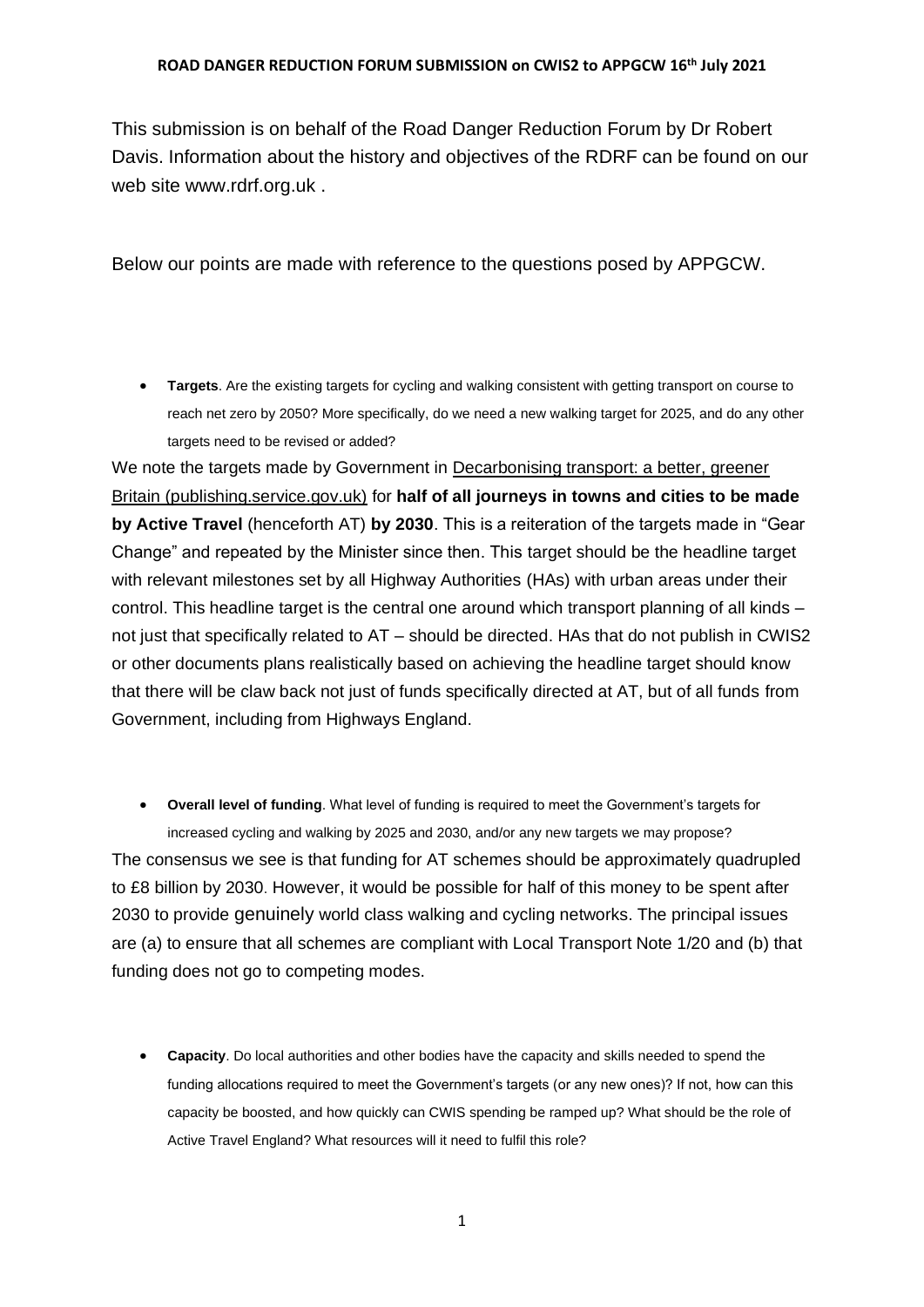Active Travel England has a role which is central to the fulfilment of Government objectives. We believe the senior posts at ATE should be salaried at c.£160,000 to indicate the seriousness of the role, and to attract high calibre candidates.

ATE officers at all levels must be experienced highway engineers, or transport planners, and others with an understanding and experience of Direct Support for Cycling schemes (see below).

ATE should have at least 20 (or equivalent full time) Field Officers who will each monitor developments in approximately 20 HAs to check that appropriate measures are taken to achieve the headline target, both in submission of ATF and CWIS2 bids and also with regard to other transport planning and highway engineering decisions.

• **Breakdown of funding**. What should CWIS 2 funding be spent on – i.e. what programmes or initiatives should be funded? How much capital and how much revenue? How much of this capital and revenue should go to transport/highway authorities, to Active Travel England, to the voluntary sector, to Highways England and HS2 Ltd, etc, and how much should be spent by government directly? How can government maximise the opportunities for its funding allocations to leverage in additional funding from other sources?

My suggestion is that once appropriate funding is secured, approximately 25% should be directed at Direct Support for Cycling (DSC) schemes.

DSC funding should ONLY be allocated to those Local Authorities that have made an obvious and successful commitment to installing LTN 1/20 compliant infrastructure schemes. DSC can NOT be used as an alternative to implementing good quality cycle and walking friendly infrastructure.

DSC refers to programmes trialled by some LAs in England such as London Borough of Ealing 2001 – 2013.

DSC programmes include:

- 1. Good quality on-road cycle training for children, adults and families up to Bikeability Level 3, with the aim of building confidence and teaching cyclists their rights and responsibilities.
- 2. Secure and convenient home storage/parking, including that off the public highway.
- 3. Schemes designed to provide people on low incomes with accessible roadworthy bicycles, often including support for pop-up cycle maintenance centres, bike recycling and similar schemes such as Cycling UKs "Big Bike Revival".
- 4. Provision of cycle maintenance teaching programmes.
- 5. Partnerships with local roads police to encourage  $3<sup>rd</sup>$  party reporting of offences by cyclists.
- 6. Provision of roadworthy bicycles and accessories for those on low incomes.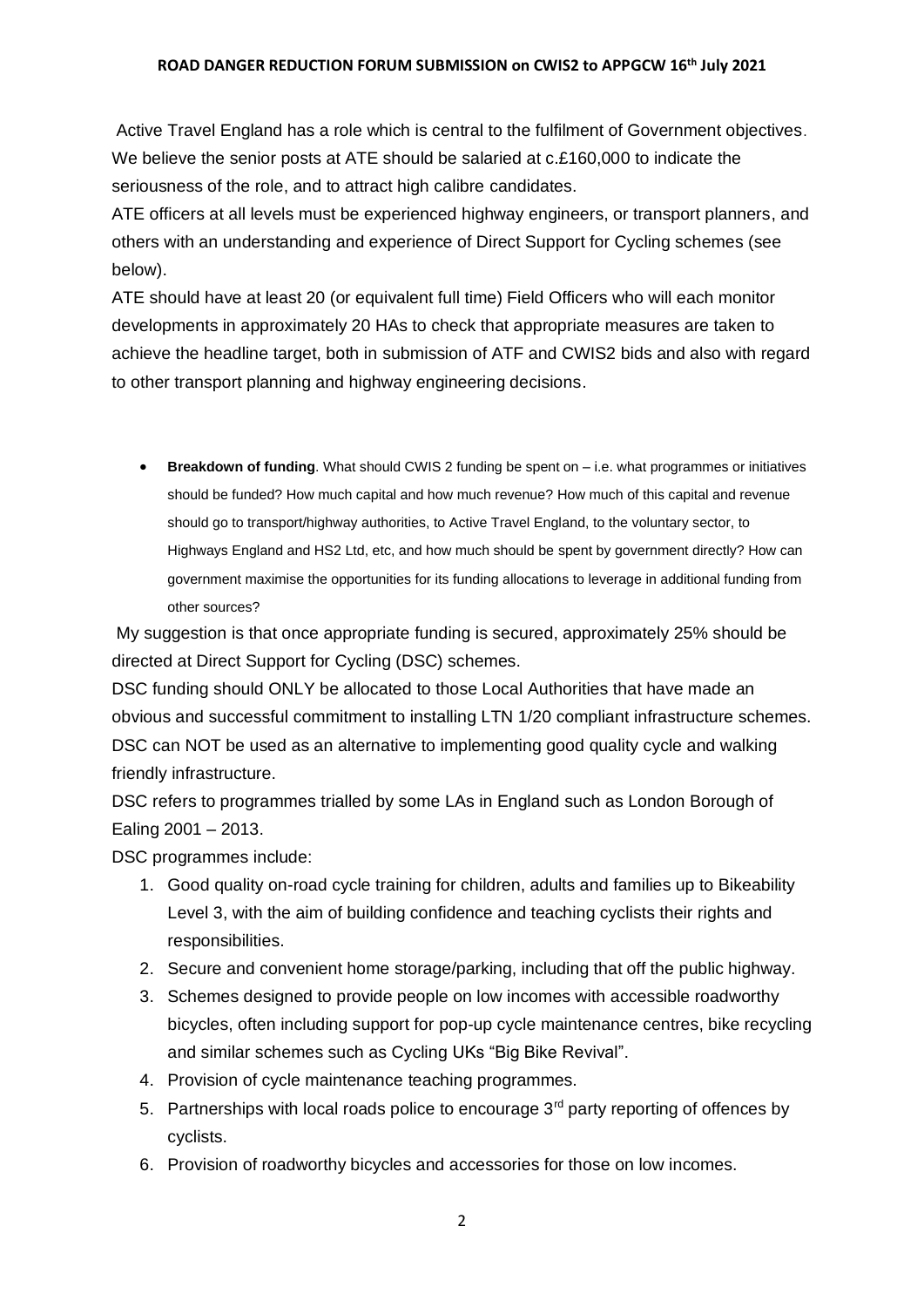7. Support for local bicycle retailers if necessary to provide adequate supply of bicycles and accessories (if necessary,  $2^{nd}$  hand) in the event of supply problems such as those due to the current COVID-19 pandemic.

It must be emphasised that DSC is NOT any kind of alternative to provision of good quality infrastructure and funding should be dependent on progress in this area.

• **Public and political acceptability**. The extensive and widely reported opposition to schemes such as low-traffic neighbourhoods emphasises that interventions promoting walking and cycling are often controversial. How can consensus be built both nationally and locally to support the action required? This is an absolutely critical area. We note that many of the objections to LTNs, cycle schemes and other areas are based on nothing less than dangerous bigotry. Many prejudices, such as those surrounding the non-existent "road tax", driver licensing and other ideas which may give drivers false ideas about their rights and responsibilities and the rights

and responsibilities of people walking and cycling, are widespread and impede the progress to Government's objectives.

Ideally such prejudices could be tackled by good quality driver training. However the objectives of driving instructors are essentially about securing successful driving licence acquisition. Similarly, effective road safety programmes could and should have spread knowledge about the legal rights of people and walking.

However, due to the failure of both sets of professionals, and the consequent long term prejudice against cyclists in particular and also objectively against pedestrians, it is necessary to have a radical launch of programmes making the well being of AT users and the necessity of far higher levels of AT for society's requirements.

This launch should be based on a wholesale change in the programmes offered to members of the public in general, and drivers in particular. It will be closely associated with a launch of roads policing based on the principles of Road Danger Reduction (reducing danger at its source, namely the inappropriate use of motor vehicles), and featuring widespread use of 3<sup>rd</sup> party reporting, policing of close passing of cyclists, pavement parking etc.

These changes are required basically to enforce existing road traffic law and the principles underlying the Highway Code (and should have been introduced already). There is an additional need for initiatives of this type if we are to see the Government's objectives achieved.